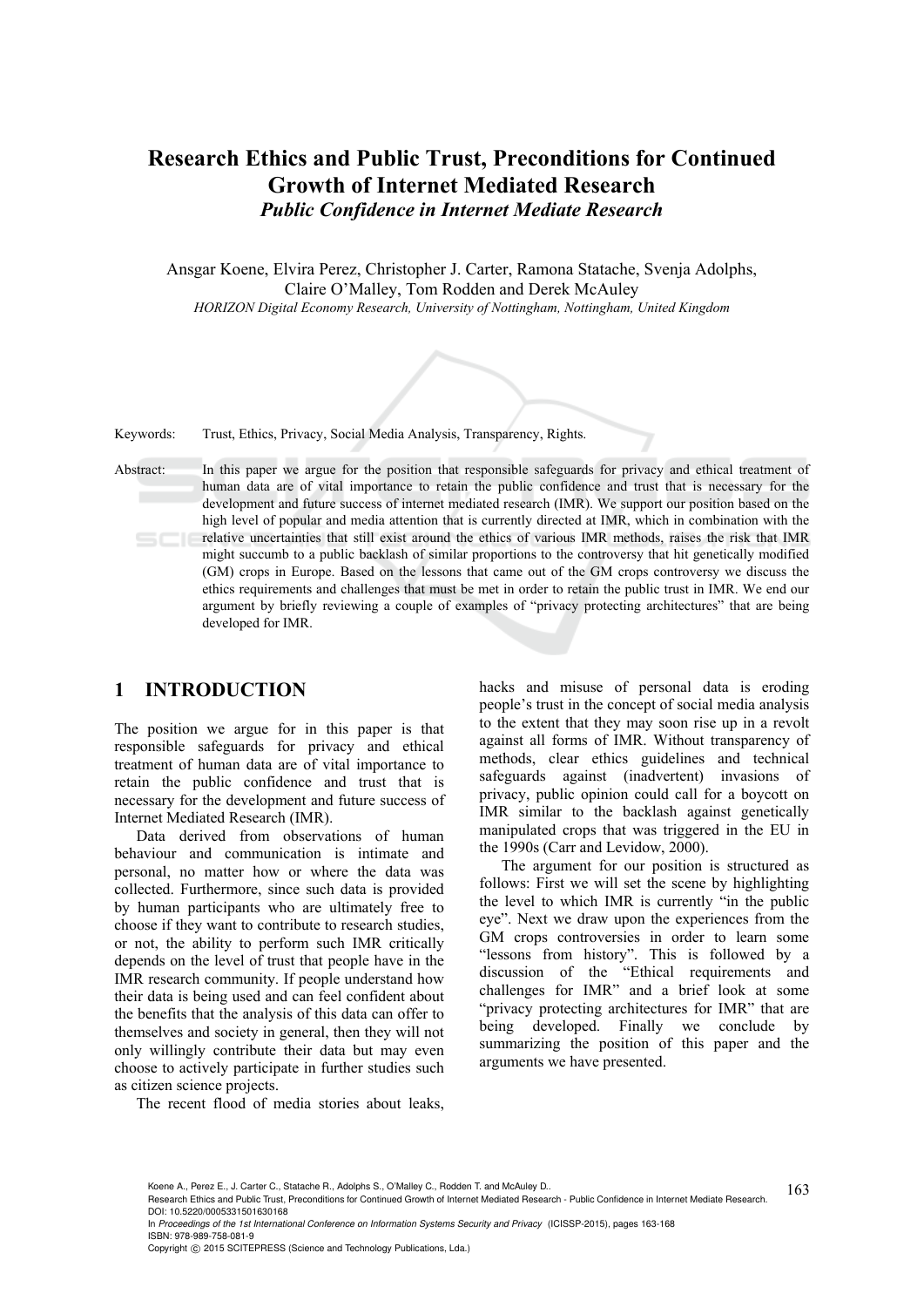## **2 IN THE PUBLIC EYE**

Following in the wake of the explosion in popularity and size of social media services over the last decade, IMR including web-based questionnaires, social media analysis and web analytics has rapidly risen to become one of the most publically visible forms of social science. For better or for worse, this 'fame' is for one part due to reflected glory from association with flashy technology companies like Google, Facebook and Twitter that are constantly in the news, and for another part the result of anticipated influence of quantitative data about human behaviour generated by IMR on government and corporate policy development. By producing and accessing databases that are orders of magnitude larger than traditional data sources (Dragland, 2013), and doing so at speeds that can approach (near) realtime processing of events, IMR is allowing new types of quantitative and statistical analysis that are promising to revolutionize social science. Both of these developments have drawn the attention of corporate, governmental and international institutions interested in "evidence based policy" (Wilsdon, 2014). Even the UN is looking to this data revolution as an essential part of the global development agenda after the 2015 millennium development goals (MDGs) (Independent Expert Advisory Group, 2014).

All of this fame and fortune (i.e. grant funding) however carries with it a price tag in the form of heightened public scrutiny, especially with regards to the ethical conduct of the research (Booth, 2014; BBC News, 2014) and possible failures to ensure privacy protections (Barbaro and Zeller, 2006; Narayanan and Shmatikov, 2009).

## **3 LESSONS FROM HISTORY: GM CROPS**

In this section we look at one of the more controversial episodes in the recent history of the relationship between science and the general public, namely the European GM crops controversy of the 1990s. The case of the GM crops controversy is, in our view, especially relevant since it also involved research that, in the public eye, was strongly associated with corporate interests and also strongly hinged on the trust relationship between scientists and the public.

In the 1990s the introduction of genetically modified crops in Europe triggered a public backlash

against GM foods and biosciences in general (Carr and Levidow, 2000). The cause of this controversy has since been attributed to a combination of issues relating to public trust in regulatory institutions, scientists and industry (Frewer et al. 2004).

At the start of the 1990s, European regulators discussed the issue of GM foods almost exclusively as an issue of risks to the environment and human health. The regulators failed to address people's fears that unintended effects are unpredictable and thus unknown to science (Miles and Frewer, 2001) or to adequately address the potentially transformative nature of the technology on societal and social structures, thus producing an erosion of public trust in these institutions. This potentially transformative impact of society is a concern we can also find in the current scare stories about the 'death of privacy' due to social media mining (Andrews, 2014; Jayson, 2014).

By failing to take due account of what was driving public concern, the motives of those developing the regulatory framework appeared suspect. By appearing unconcerned with public and environmental welfare the legitimacy of the regulatory framework, and regulatory agencies with responsibility for developing that framework, was jeopardized. We do not believe that IMR has reached this stage of public distrust yet.

The initial response to the public resistance to GM crops was to dismiss many of the public fears about GM crops as irrational and to attempt to gain public acceptance by educating people with facts and information. By the second half of the 1990s this strategy had proven itself to be ineffective (Biotechnology and the European Public Concerted Action Group, 1998) and was replaced by a shift towards participatory strategies. The main driver behind these strategies was the belief that in order to ensure societally accountable development of technologies, e.g. genetically modified foods, there must be a larger public involvement in debates and decisions. Belief in this strategy was supported by empirical research on the success of technological innovations which repeatedly showed that early involvement of end-users in the development process significantly increase the likelihood of market success (Cooper and Kleinschmidt, 1987; Dwyer and Mellor, 1991; Wheelwright and Clark, 1992).

Ideally the participatory process proactively engages in a debate with the citizens prior to the development of technologies (and products) using a variety of tools designed to engender active involvement of the public. Such a debate not only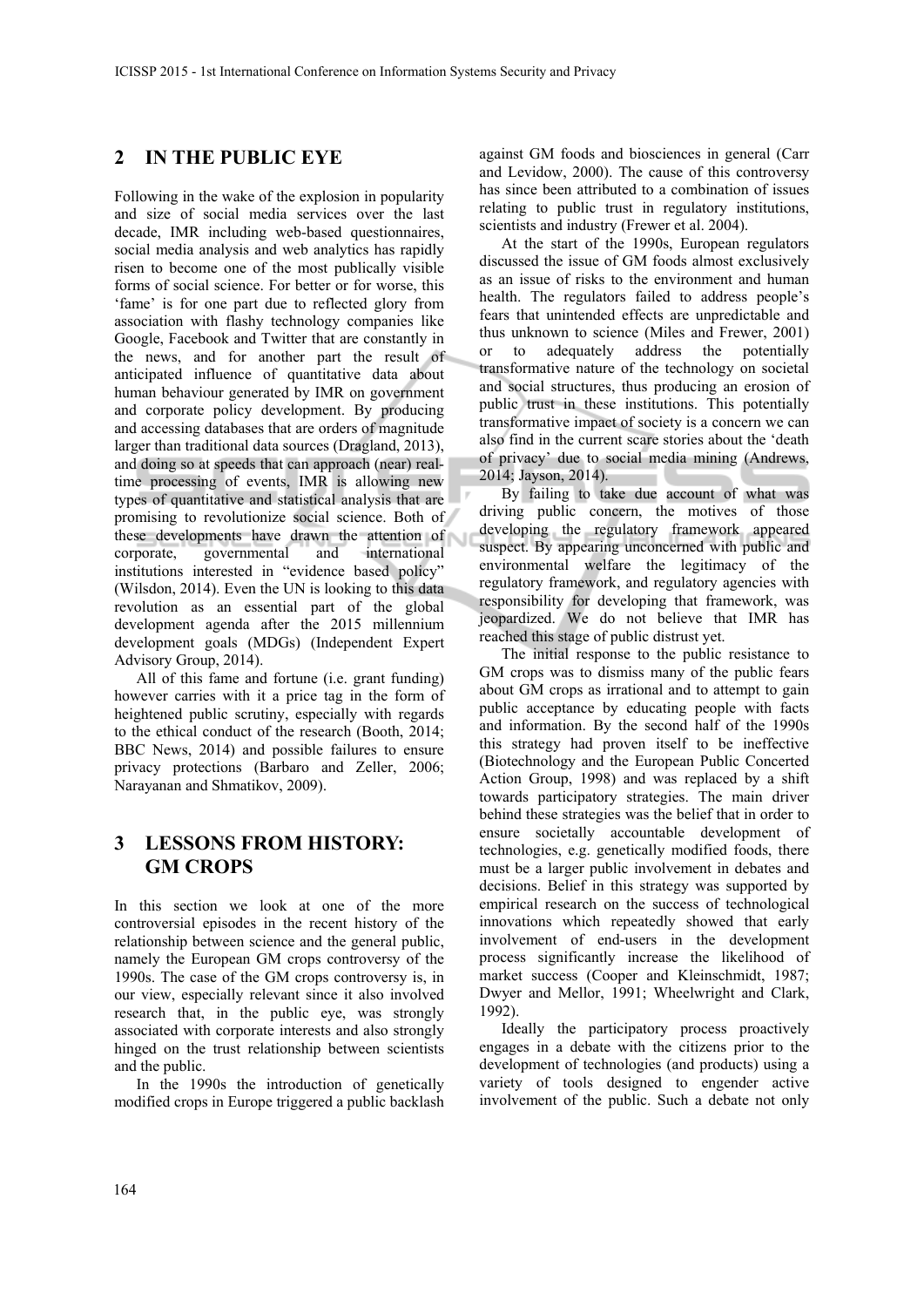reassures the public that their concerns are being respected, but also produces a better understanding of the public concerns, allowing them to be more effectively introduced into risk assessment and risk management practices.

In terms of lessons that could be learnt for the introduction of new technologies in society, the GM crops controversy clearly illustrated the importance of maintaining the public trust, and the difficulties in regain that trust once it has been lost.

The controversy also demonstrated how, in a democratic society where choice exists, people refuse to consume (literally or figuratively) what they associate with some negative attribute.

In part as a response to the lasting aftereffects of GM foods controversy on the biosciences in Europe, the EU is now pushing for a much stronger emphasis on Responsible Research and Innovation (RRI). Under the RRI agenda (Sutcliffe, 2011) the aim is to:  $\Box$ 

- deliberately focus research and innovation to achieve a social or environmental benefit;
- have consistent, ongoing involvement of society, from beginning to end of the innovation process, including the public  $\&$ non-governmental groups, who are themselves mindful of the public good;
- assess and effectively prioritise social, ethical and environmental impacts, risks and opportunities, both now and in the future, alongside the technical and commercial;
- develop oversight mechanisms that are better able to anticipate and manage problems and opportunities and which are also able to adapt and respond quickly to changing knowledge and circumstances;
- make openness and transparency an integral component of the research and innovation process.

One element of this new approach to research and innovation has been an increased interest in participatory procedures to involve the public in the decision making process in some way.

When considering how such participatory procedures might be applied to IMR it is important to acknowledge that social media users are likely to have higher expectations about the level of personal involvement in decision making than the general population in the 1990s. For users who are used to constantly expressing their opinions about the things they find online, be it via comment boxes or 'like' buttons, participatory engagement with IMR policies requires an ability to voice an opinion on the perceived value (acceptability) of individual IMR

projects.

## **4 ETHICS REQUIREMENTS AND CHALLENGES FOR IMR**

Ethics guidelines and institutional review boards play an important role in establishing an environment of trust, where the public knows what kind of research practices they can expect, and researchers can gain confidence in their methods by knowing who to turn to for an objective evaluation.

The Code of Human Research Ethics (British Psychological Society, 2013) outlines four main principles underpinning the ethical conduct of research: 1. Respect for the autonomy and dignity of persons; 2. Scientific value; 3. Social responsibility; and 4. Maximising benefits and minimising harm. For IMR the following issues often pose particular challenges when evaluating the ethics of a (proposed) study:

- 1. public-private domain distinction online;
- 2. confidentiality and security of online data;
- 3. procedures for obtaining valid consent;
- 4. procedures for ensuring withdrawal rights and debriefing;
- 5. implications for scientific value and potential harm.

#### **4.1 Public-private Domain Distinction**

When dealing with potential data derived from online sources, e.g. discussions on user-groups or social networks, the extent to which this should be considered as being in the public or private domain is often problematic. From a strictly legal perspective only documents that are not protected by copyright law should be classed as being 'in the public domain'. Regardless of the legal distinctions between public and private interaction domains, however, when confronted with data that was clearly derived from specific online communications (e.g. a Twitter post), the data will always be experienced as intimate and personal by the person who posted it. In order for people to feel comfortable with research on such data therefore, requires that they have a high level of trust in the researchers.

### **4.2 Confidentiality and Online Security**

Anonymization is one of the most basic steps for maintaining confidentiality, showing respect and thus gaining the trust of research participants. The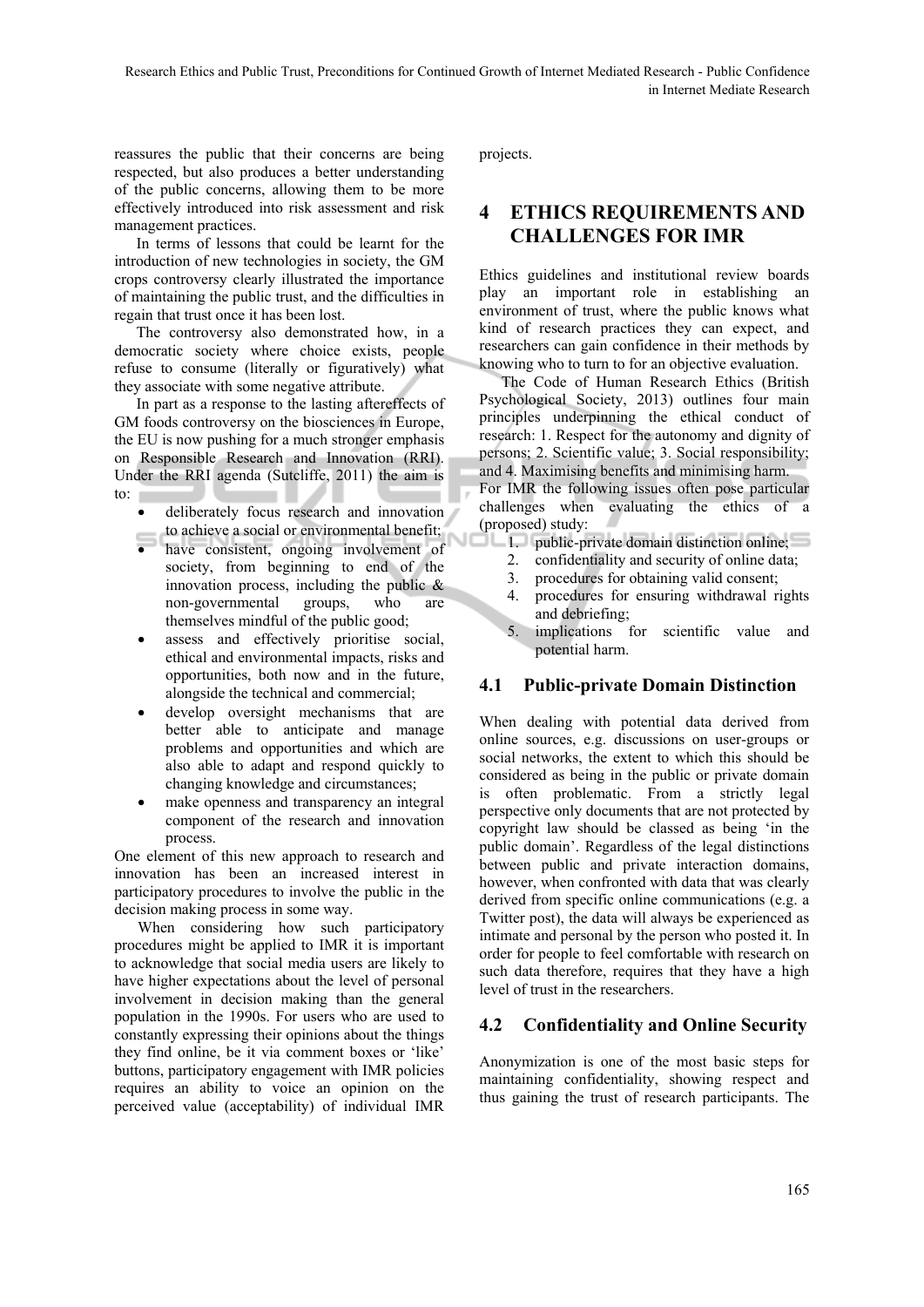need to protect the anonymity of participants is even more pressing in IMR on social media posts where access to the raw data, i.e. the on-line posts, cannot be controlled by the researcher. At the same time, the wealth of secondary information sources that can be mined in connection to any hint at the identity of a participant is making it increasingly easy to deanonymize research data. The classic example of this is of course the de-anonymization of users in the AOL Search Log by journalists of the New York Times in 2006 (Barbaro and Zeller, 2006).

#### **4.3 Valid Consent**

Valid consent fundamentally deals with respect for the autonomy and dignity of persons. In order for valid consent to take place it is vital that the participant is fully aware and has a true understanding of that which is being consented to. This is why, for instance, research involving children requires consent from their legal guardian. In many respects, the requirement for valid consent represents a core value of any democratic society, and yet it is probably the principle that is most frequently violated on-line. An illustrative example of this was the statement in the controversial 2014 Kramer et al. publication on IMR using Facebook, in which they asserted that participants had provided consent for the study since "it was consistent with Facebook's Data Use Policy, to which all users agree prior to creating an account on Facebook, constituting informed consent for this research" (Kramer et al., 2014). The Data Use Policy however, even if it was actually read by a Facebook user, does not provide any information about the nature of the specific Kramer et al study. The requirements for full awareness and true understanding of the matter that was being consented to was therefore clearly violated in this study.

More in general however, any IMR study that uses already available social network posts is confronted with the problem of obtaining true valid consent from the authors of those posts. While this clearly presents a technical and potentially labour intensive challenge, the advantage of consistently making the extra effort of obtaining valid consent will go a long way towards establishing a conscientious and trustworthy reputation.

### **4.4 Withdrawal and Debriefing**

The right to withdraw and the provision of adequate debriefing are both closely linked to valid consent. Since the act of participation often provides a deeper

understanding of the true nature of a study the right to withdraw supports the validity of the consent provided by the participants who remain in the study. The same is true of the debriefing, especially for research where the nature of the study requires that the participants must be naïve to the true purpose of the task/manipulations. One of the challenges for IMR is the indirect or remote interaction with participants which includes the possibility of participants disappearing from the study (e.g. closing a web browser page of an on-line questionnaire) without communicating if they wish their data to be removed and without paying attention to debriefing information.

### **4.5 Scientific Value and Potential Harm**

Beyond issues relating to the execution of research, a key element to evaluating the ethics of research proposals is to establish if the study is likely to produce results that are of scientific and/or social value or if there are risks of potential harm. The importance of dealing with these questions in a thorough and transparent manner, and the potential for a public backlash when this process is lacking, was highlighted by the failure of the biosciences community to clearly establish the rigor of their ethics procedure in the case of GM foods. More recently, controversies over social responsibility of IMR studies are threatening to become a recurring theme with stories like "Facebook reveals news feed experiment to control emotions" (Booth, 2014) and "OKCupid experiments with 'bad' dating matches" (BBC News, 2014) being picked up in the popular media. In order to counter this trend and retain public confidence it is important to consider the probable societal impact and response that a study is likely to produce and weight this against the anticipated scientific value.

## **5 PRIVACY PROTECTING ARCHITECTURES FOR IMR**

In order to encourage compliance with ethical research protocols it is important to make this compliance as easy as possible by providing tools that are intrinsically privacy-respecting. This is especially true for IMR where much of the research is being done by corporations or other groups that lack structures like the university ethical review boards. Three such tools are: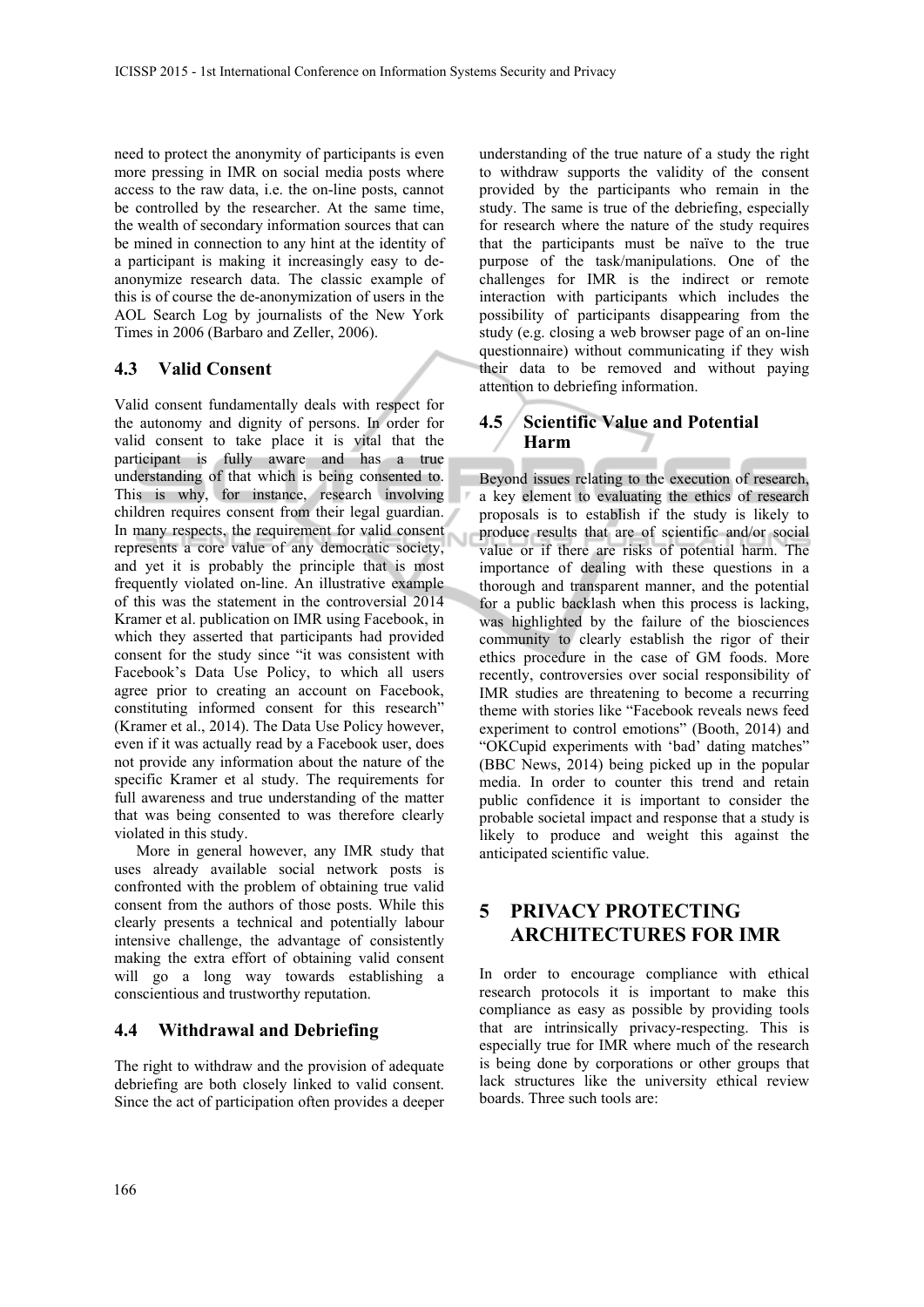- 1. The PRISONER (Privacy-Respecting Infras- tructure for Social Online Network Experimental Research) architecture by Hutton et al. (2012)
- 2. The Dataware system by Mortier et al. (2013)
- 3. The Ma3tch (autonomous anonymous analysis) technology.

PRISONER (Hutton et al, 2012) is an architecture that was developed for conducting social network experiments that preserve participant privacy. The core element of the architecture is the workflow manager unit that passes all data through a data sanitiser before they are analysed or presented to participants. The data sanitiser applies the appropriate privacy-preserving transformations, that are indicated by a privacy policy file.

Dataware (Mortier et al 2013) is a set of technologies that were designed to enable people to regain control over the digital data that is constantly being created by and about them. Dataware provides mechanisms for collating data that is held in multiple locations (e.g. social media networks, loyalty cards or banks) and making it available for processing by third-parties, while retaining control over the access to the data.

Ma3tch (Kroon, 2013) was originally built to enable Financial Intelligence Units from various countries to achieve virtual information integration without infringing upon security, confidentiality, privacy and/or data protection regulations. The Ma3tch uses a 'privacy by design' framework that is based on distributed agents to facilitate decentralized but integrated information access, processing and analysis. Relevant information and knowledge that is distributed between autonomous organizations is automatically detected and applied throughout the network as soon as it emerges. Crucially the sensitive raw data is never shared, only anonymized standardized information is shared.

Each of these tools presents a different approach to the problem of privacy preserving data handling, and while much work is yet to be done, they do at least provide examples to show that IMR can be done without risking violations of privacy and human dignity. As such, development of these tools, and others like them, provides a clear signal that there is no excuse for breaking the codes of ethical research conduct. They also provide beacons of research integrity to raise confidence and trust from the public.

# **6 CONCLUSIONS**

Based on the high level of popular and media attention currently directed at anything related to social media or the internet, IMR is currently receiving a greater level of media scrutiny than most other types of research. In combination with the uncertainties that still exist around various aspects of IMR ethics, this media attention carries the risk for IMR of triggering a controversy and public backlash similar to the one that hit GM crops in Europe in the 1990s. In order to avoid such a controversy it is essential to retain the confidence and trust of the public which, in the light of the "Snowden revelations", depends heavily on the use of responsible safeguards for privacy and ethical treatment of human data.

## **ACKNOWLEDGEMENTS**

This work forms part of the CaSMa project supported by ESRC grant ES/M00161X/1. For more information about the CaSMa project, see http://casma.wp.horizon.ac.uk/ .

# **REFERENCES**

- Andrews, L., 2013. I Know Who You Are and I Saw What You Did: Social Networks and the Death of Privacy. Free Press, New York, NY, USA.
- Barbaro, M. and Zeller, T., 2006. A face is exposed for AOL searcher no. 4417749, *New York Times*, August 9, 2006.
- BBC News, 2014. OKCupid experiments with 'bad'dating matches. *BBC News*, 29 July 2014.
- Biotechnology and the European Public Concerted Action Group, 1998. Europe ambivalent on biotechnology. *Nature* 387, 845–847.
- Booth, R., 2014. Facebook reveals news feed experiment to control emotions. *The Guardian*, Mon 30 June, 2014.
- British Psychological Society, 2013. *Ethics Guidelines for Internet-mediated Research*. INF206/1.2013.
- Carr, S., Levidow, L., 2000. Exploring the Links Between Science, Risk, Uncertainty, and Ethics in Regulatory Controversies About Genetically Modified Crops. *Journal of Agricultural and Environmental Ethics*, 12, 1, 29-39.
- Cooper, R.G., Kleinschmidt, E.J., 1987. Success factors in new pro- duct innovation. Industrial Marketing Management 16, 215–233.
- Dragland, Å., 2013; http://www.sintef.no/home/Press-Room/Research-News/Big-Data--for-better-or-worse/
- Dwyer, L., Mellor, R., 1991. New product process